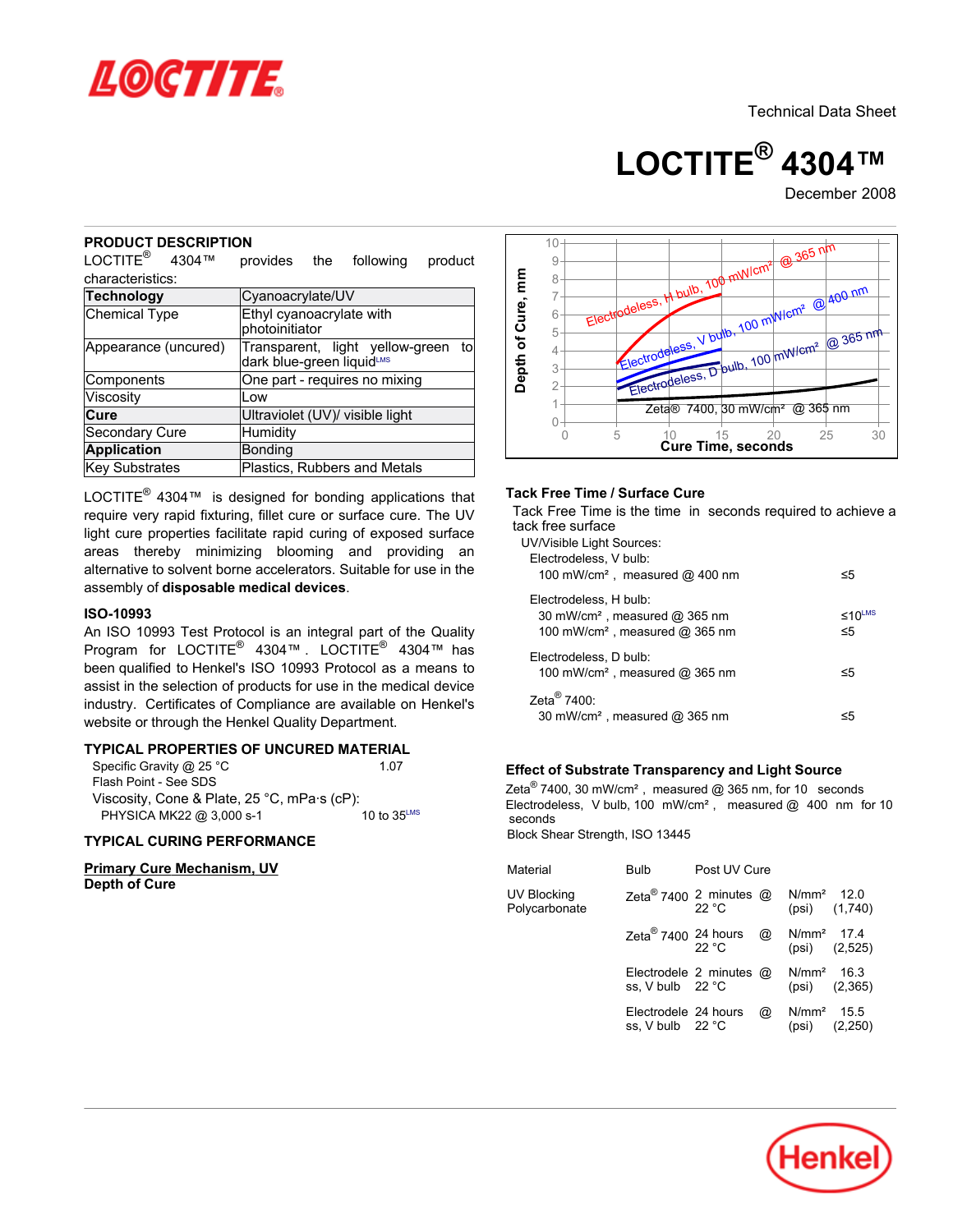| UV Transmitting<br>Polycarbonate | Zeta <sup>®</sup> 7400 2 minutes $@$               | 22 °C  |   | $N/mm^2$ 14.4 | $(psi)$ $(2,090)$ |
|----------------------------------|----------------------------------------------------|--------|---|---------------|-------------------|
|                                  | Zeta <sup>®</sup> 7400 24 hours                    | 22 °C. | @ | $N/mm2$ 18.2  | $(psi)$ $(2,640)$ |
|                                  | Electrodele 2 minutes $\omega$<br>ss, V bulb 22 °C |        |   | $N/mm2$ 16.4  | $(psi)$ $(2,380)$ |
|                                  | Electrodele 24 hours<br>ss, V bulb 22 °C           |        | @ | $N/mm2$ 17.3  | $(psi)$ $(2,510)$ |

#### **Secondary Cure Mechanism, Humidity Cure speed vs. gap**

UV transmitting acrylic blocks (non UV cure)



#### **Cure Speed vs. Substrate**

The rate of cure will depend on the substrate used. The table below shows the fixture time achieved on different materials at 22 °C / 50 % relative humidity. This is defined as the time to develop a shear strength of 0.1 N/mm². Fixture time measurements relate to non-UV cure.

Fixture Time, seconds:

| ABS                        | 5 to 10  |
|----------------------------|----------|
| Acrylic                    | 10 to 20 |
| Aluminum (etched)          | ≤5       |
| Neoprene                   | ≤5       |
| Phenolic                   | 60 to 75 |
| Polycarbonate              | 10 to 20 |
| Polyethylene               | ≥300     |
| Polyethylene (Primer 770)  | ≤5       |
| Polypropylene              | ≥300     |
| Polypropylene (Primer 770) | ≤5       |
| <b>PVC</b>                 | 70 to 85 |
| Steel (grit blasted)       | 30 to 45 |

## **TYPICAL PROPERTIES OF CURED MATERIAL**

Cured @ 100 mW/cm², measured @ 400 nm for 10 seconds per side, using an Electrodeless system, V bulb, plus 24 hours post cure @ 22 °C

| <b>Physical Properties:</b>                                       |                            |                       |
|-------------------------------------------------------------------|----------------------------|-----------------------|
| Coefficient of Thermal Expansion,<br>ISO 11359-2, K <sup>-1</sup> |                            | $73.9 \times 10^{-6}$ |
| Glass Transition Temperature, ASTM E 228, °C                      |                            | 106                   |
| Volume Shrinkage, ASTM D 792, %                                   |                            | 128                   |
| Shore Hardness, ISO 868, Durometer D                              |                            | 72                    |
| Elongation, at break, ISO 527-3, %                                |                            | 9                     |
| Tensile Strength, at break, ISO 527-3                             | N/mm <sup>2</sup><br>(psi) | 36<br>(5,220)         |
| Tensile Modulus, ISO 527-3                                        | N/mm <sup>2</sup><br>(psi) | 1.630                 |

Cured @ 100 mW/cm², measured @ 365 nm, for 10 secondsper side using an Electrodeless system, V bulb plus 24 hours @ 22 °C, (Cured sheets 0.63 mm thick)

| <b>Electrical Properties:</b>                        |                       |
|------------------------------------------------------|-----------------------|
| Dielectric Breakdown Strength,<br>IEC 60243-1, kV/mm | 33                    |
| Surface Resistivity, IEC 60093, Ω                    | $1.70 \times 10^{15}$ |
| Volume Resistivity, IEC 60093, Ω·cm                  | $6.43 \times 10^{15}$ |
| Dielectric Constant / Dissipation Factor, IEC 60250: |                       |
| $0.1$ kHz                                            | 4.01 / 0.039          |
| 1 kHz                                                | 3.73/0.041            |
| 10 kHz                                               | 3.55/0.037            |

#### **TYPICAL PERFORMANCE OF CURED MATERIAL Adhesive Properties**

Cured for 72 hours @ 22 °C (non-UV cure)

Block Shear Strength, ISO 13445:

| ABS                  | N/mm <sup>2</sup> | 34      |
|----------------------|-------------------|---------|
|                      | (psi)             | (4,930) |
| Acrylic              | N/mm <sup>2</sup> | 13      |
|                      | (psi)             | (1,885) |
| Aluminum (etched)    | N/mm <sup>2</sup> | 18      |
|                      | (psi)             | (2,610) |
| Neoprene             | N/mm <sup>2</sup> | 0.7     |
|                      | (psi)             | (100)   |
| Phenolic             | N/mm <sup>2</sup> | 7       |
|                      | (psi)             | (1,015) |
| Polycarbonate        | N/mm <sup>2</sup> | 29      |
|                      | (psi)             | (4,205) |
| Polyethylene         | N/mm <sup>2</sup> | 0.4     |
|                      | (psi)             | (60)    |
| Polypropylene        | N/mm <sup>2</sup> | 0.4     |
|                      | (psi)             | (60)    |
| <b>PVC</b>           | N/mm <sup>2</sup> | 33      |
|                      | (psi)             | (4,785) |
| Steel (grit blasted) | N/mm <sup>2</sup> | 18      |
|                      | (psi)             | (2,610) |

Cured @ 30 mW/cm², measured @ 365 nm, for 10 seconds Block Shear Strength, ISO 13445:

| Polycarbonate | $N/mm^2 \geq 9$ <sup>LMS</sup> |          |
|---------------|--------------------------------|----------|
|               | (psi)                          | (≥1,305) |

## **TYPICAL ENVIRONMENTAL RESISTANCE**

Cured @ 30 mW/cm², measured @ 365 nm, for 10 seconds using a Zeta $^{\circledR}$  7400 light source plus 24 hours post cure @ 22  $^{\circ}$ C Block Shear Strength, ISO 13445: Polycarbonate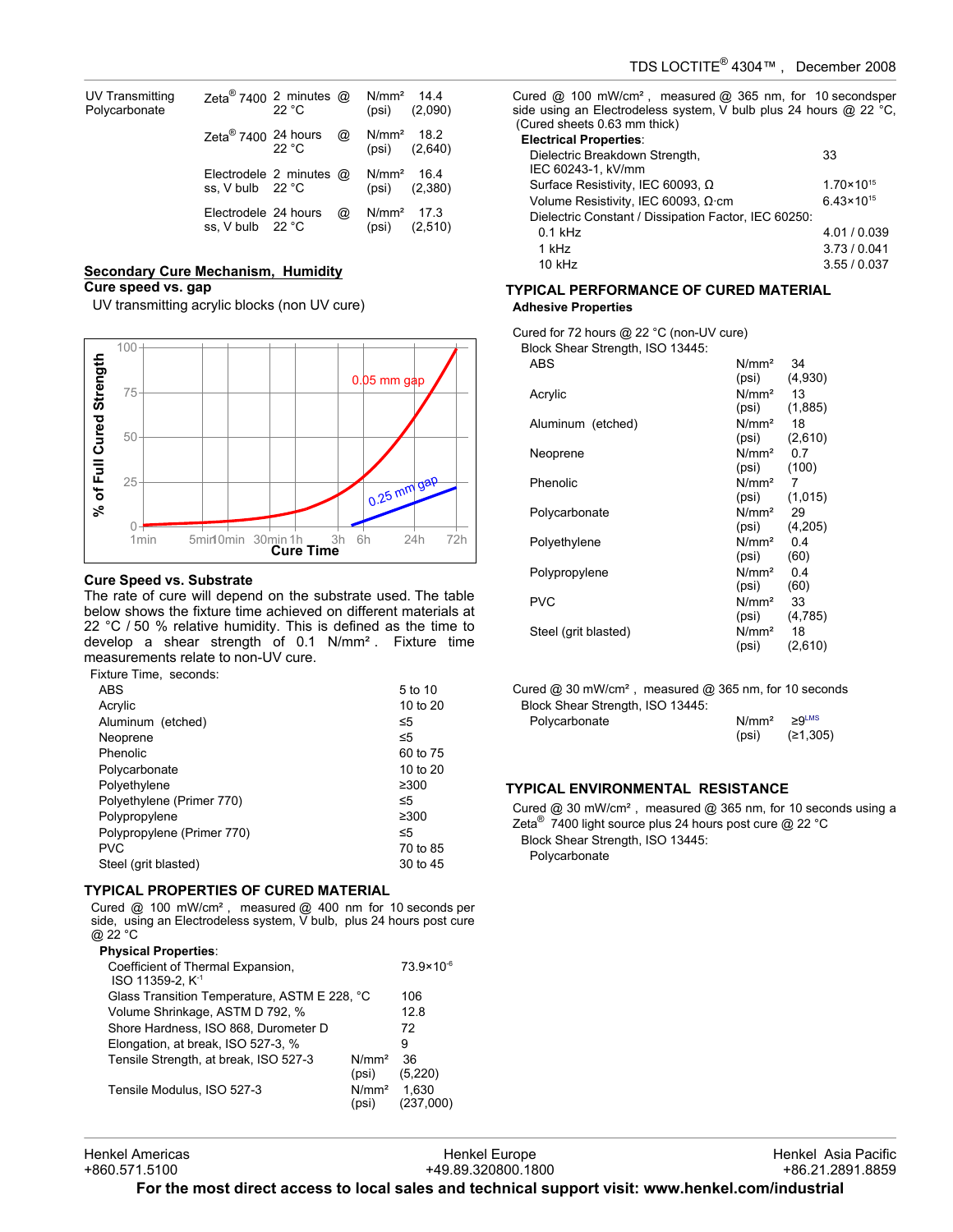# **Hot Strength**



## **Heat Aging**





## **Chemical/Solvent Resistance**

Aged under conditions indicated and tested @ 22 °C.

|                         |    | % of initial strength |       |       |
|-------------------------|----|-----------------------|-------|-------|
| Environment             | °C | 24 h                  | 170 h | 500 h |
| Motor oil (MIL-L-46152) | 22 | 110                   | 105   | 110   |
| Water                   | 22 | 105                   | 110   | 110   |
| Isopropanol             | 22 | 115                   | 110   | 120   |
| Humidity, 100% RH       | 40 | 115                   | 130   | 160   |

## **Effects of Sterilization**

In general, products similiar in composition to LOCTITE® 4304™ subjected to standard sterilization methods, such as EtO and Gamma Radiation (25 to 50 kiloGrays cumulative) show excellent bond strength retention. LOCTITE<sup>®</sup> 4304™ maintains bond strength after 1 cycle of steam autoclave. It is recommended that customers test specific parts after subjecting them to the preferred sterilization method. Consult with Loctite<sup>®</sup> for a product recommendation if your device will see more than 3 sterilization cycles.

## **GENERAL INFORMATION**

**This product is not recommended for use in pure oxygen and/or oxygen rich systems and should not be selected as a sealant for chlorine or other strong oxidizing materials.**

**For safe handling information on this product, consult the Safety Data Sheet (SDS).**

**Directions for use:**

- 1. This product is light sensitive; exposure to daylight, UV light and artificial lighting should be kept to a minimum during storage and handling.
- 2. For best performance bond surfaces should be clean and free from grease.
- 3. This product performs best in thin bond gaps (0.05 mm).
- 4. Excess adhesive can be dissolved with Loctite cleanup solvents, nitromethane or acetone.

## **Loctite Material SpecificationLMS**

LMS dated November 17, 2004. Test reports for each batch are available for the indicated properties. LMS test reports include selected QC test parameters considered appropriate to specifications for customer use. Additionally, comprehensive controls are in place to assure product quality and consistency. Special customer specification requirements may be coordinated through Henkel Quality.

## **Storage**

Store product in the unopened container in a dry location. Storage information may be indicated on the product container labeling.

**Optimal Storage: 2 °C to 8 °C. Storage below 2 °C or greater than 8 °C can adversely affect product properties.** Material removed from containers may be contaminated during use. Do not return product to the original container. Henkel Corporation cannot assume responsibility for product which has been contaminated or stored under conditions other than those previously indicated. If additional information is required, please contact your local Technical Service Center or Customer Service Representative.

## **Conversions**

 $(^{\circ}C$  x 1.8) + 32 =  $^{\circ}F$ kV/mm x 25.4 = V/mil  $mm / 25.4 = inches$  $\mu$ m / 25.4 = mil  $N \times 0.225 = lb$ N/mm  $x$  5.71 = lb/in  $N/mm<sup>2</sup>$  x 145 = psi  $MPa \times 145 =$  psi  $N·m \times 8.851 = lb·in$  $N·m \times 0.738 = lb·ft$  $N·mm \times 0.142 = oz·in$  $mPa·s = cP$ 

## **Note:**

The information provided in this Technical Data Sheet (TDS) including the recommendations for use and application of the product are based on our knowledge and experience of the product as at the date of this TDS. The product can have a variety of different applications as well as differing application and working conditions in your environment that are beyond our control. Henkel is, therefore, not liable for the suitability of our product for the production processes and conditions in respect of which you use them, as well as the intended applications and results. We strongly recommend that you carry out your own prior trials to confirm such suitability of our product.

Any liability in respect of the information in the Technical Data Sheet or any other written or oral recommendation(s) regarding the concerned product is excluded, except if otherwise explicitly agreed and except in relation to death or personal injury caused by our negligence and any liability under any applicable mandatory product liability law.

**In case products are delivered by Henkel Belgium NV, Henkel Electronic Materials NV, Henkel Nederland BV, Henkel Technologies France SAS and Henkel France SA please additionally note the following:** 

In case Henkel would be nevertheless held liable, on whatever legal ground, Henkel's liability will in no event exceed the amount of the concerned delivery.

**In case products are delivered by Henkel Colombiana, S.A.S. the**

| Henkel Americas                                                                                  | Henkel Europe      | Henkel Asia Pacific |  |  |
|--------------------------------------------------------------------------------------------------|--------------------|---------------------|--|--|
| +860.571.5100                                                                                    | +49.89.320800.1800 | +86.21.2891.8859    |  |  |
| For the most direct access to local sales and technical support visit: www.henkel.com/industrial |                    |                     |  |  |